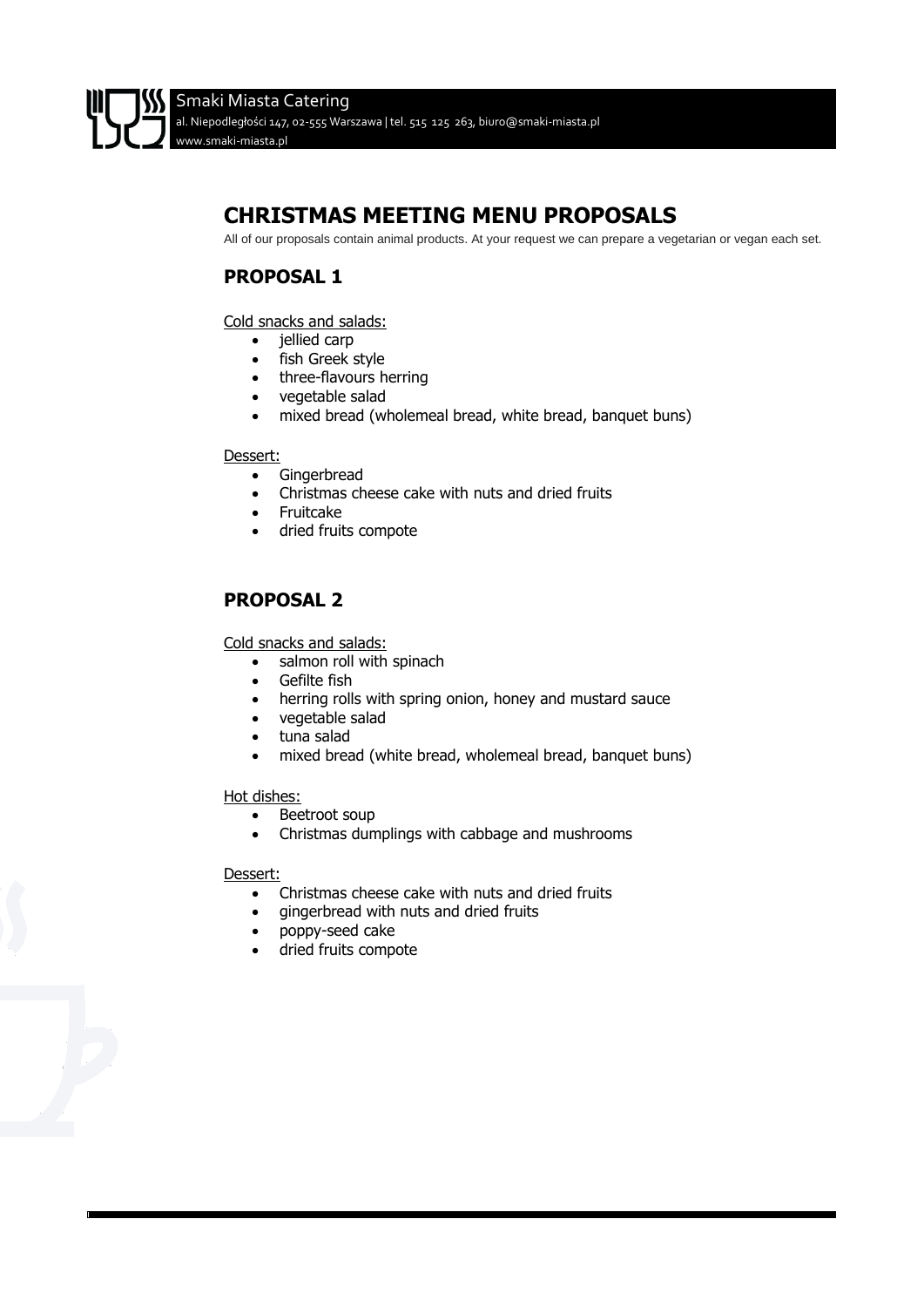# **PROPOSAL 3**

Cold snacks and salads:

- Christmas canapés
- jellied carp
- fish Greek style
- three-flavours herring
- vegetable salad
- tuna salad
- mixed bread (white bread, wholemeal bread, banquet buns)

#### Hot dishes:

- beetroot soup with mushroom ravioli
- carp fried sauté with roasted potatoes

#### Dessert:

- Christmas cheese cake with nuts and dried fruits
- poppy-seed cake
- dried fruits compote

# **PROPOSAL 4**

Cold snacks and salads:

- stuffed fish with almond flakes
- salmon tartare with dried tomatoes and lime
- jellied carp
- three-flavours herring
- tuna salad
- vegetable salad
- mixed bread (white bread, wholemeal bread, banquet buns)

### Hot dishes:

- Beetroot soup
- batter dipped carp fillet
- dumplings with cabbage and mushrooms

#### Dessert:

- poppy-seed cake
- fruit cake
- Christmas cheese cake with nuts and dried fruits
- Dried fruits compote